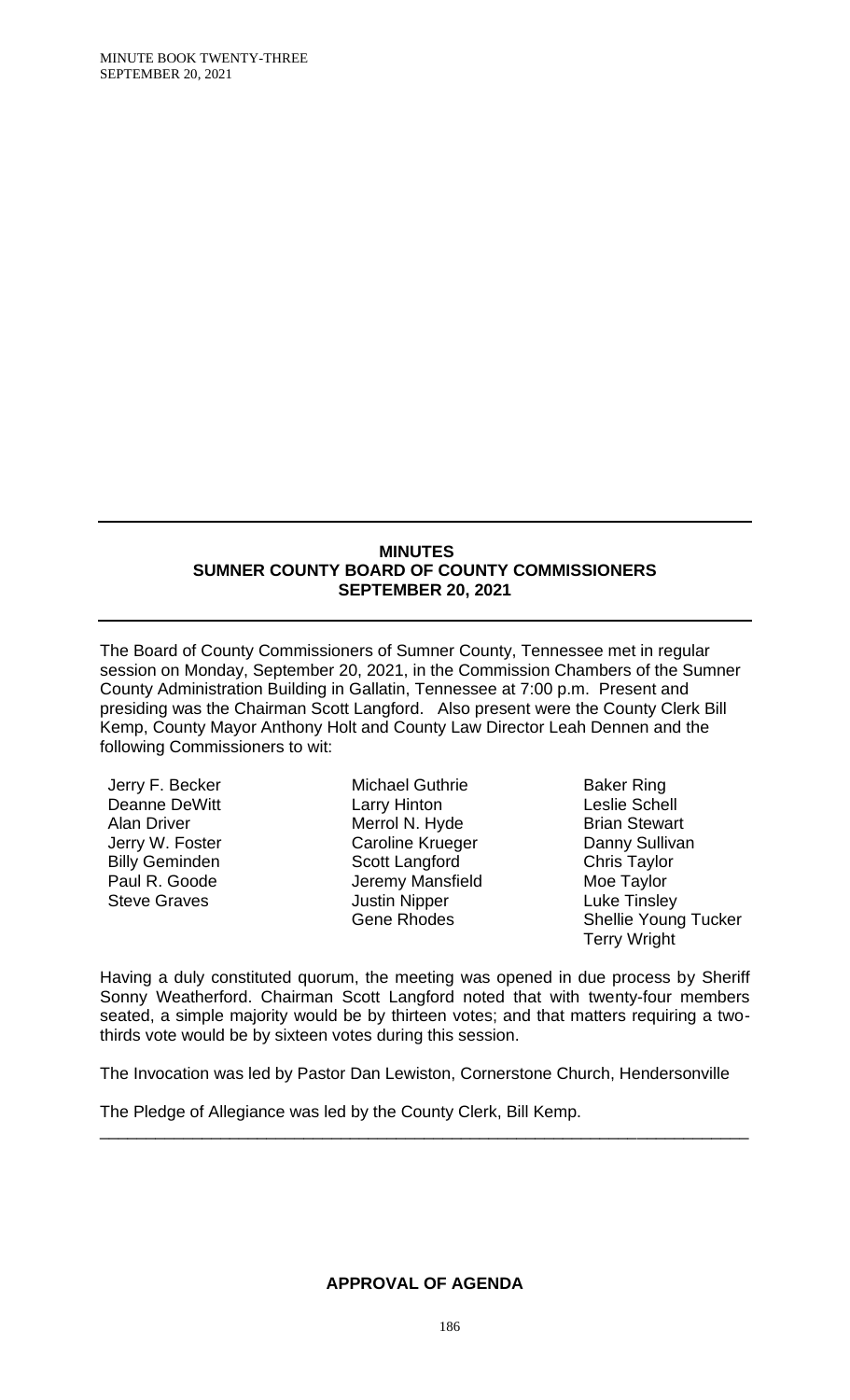Chairman Langford recognized Commissioner Goode who requested to place Certificate of Recognition before Recognition of Public.

Chairman Langford recognized Commissioner Mansfield who requested to remove Resolution 2109-14 from the Consent Agenda. Without objection, Chairman Langford moved the resolution to the Budget Committee report.

Commissioner Foster moved, seconded by Commissioner Stewart, to adopt the agenda with the change. The Commission approved the agenda as amended by unanimous voice vote of the body.

# **APPROVAL OF MINUTES**

\_\_\_\_\_\_\_\_\_\_\_\_\_\_\_\_\_\_\_\_\_\_\_\_\_\_\_\_\_\_\_\_\_\_\_\_\_\_\_\_\_\_\_\_\_\_\_\_\_\_\_\_\_\_\_\_\_\_\_\_\_\_\_\_\_\_\_\_\_\_

The minutes for the meeting of this body held on July 19, 2021 and recorded in the office of the Clerk, Bill Kemp, were approved unanimously by voice vote after Commissioner Chris Taylor made the motion, seconded by Commissioner Hinton.

Chairman Langford recognized Commissioner Tucker who introduced the following Certificate of Recognition:

#### **A RESOLUTION DECLARING SEPTEMBER FIRST THROUGH JANUARY THIRTY-FIRST AS HOLIDAYFEST IN SUMNER COUNTY, TENNESSEE**

**WHEREAS,** the holiday season brings joy and hope to us all as we give thanks for the many blessings that have been bestowed upon us, and HolidayFest which begins on September first and lasts through January thirtyfirst, brings together children and adults alike to experience the magic of the season amidst scores of decorated Christmas trees and thousands of dazzling holiday lights; and

**WHEREAS,** established in 2007, HolidayFest has become a Sumner County tradition which honors creativity, charity, volunteerism, and community pride, and welcomes everyone to share in food, music, and dancing, as well as the outstanding arts and crafts which make our county so unique; and

**WHEREAS,** HolidayFest is a family-friendly seasonal event which offers opportunities to create lasting memories with Annual Tree Lightings; Festival of Lights; Breakfasts with Santa; Appalachian Christmas Storytelling; Boat Parade; St. Nicholas Ball; Holiday Fashion Show; Christmas Tree Elegance, and Christmas Parades where holiday cheer is spread throughout the area.

**NOW, THEREFORE, BE IT RESOLVED** by the Sumner County Board of County Commissioners meeting in regular session on this the 20<sup>th</sup> day of September 2021, that this body does declare that this year's HolidayFest began on September first and will continue through January thirty-first and encourages all citizens to participate in these special events to celebrate this extraordinary holiday experience; and

**BE IT FURTHER RESOLVED** that this resolution is to be spread on the minutes of this body and the Clerk is to furnish a copy of this resolution to Ms. Lynda Evjen on behalf of HolidayFest.

\_\_\_\_\_\_\_\_\_\_\_\_\_\_\_\_\_\_\_\_\_\_\_\_\_\_\_\_\_\_\_\_\_\_\_\_\_\_\_\_\_\_\_\_\_\_\_\_\_\_\_\_\_\_\_\_\_\_\_\_\_\_\_\_\_\_\_\_\_\_\_\_\_\_\_\_\_\_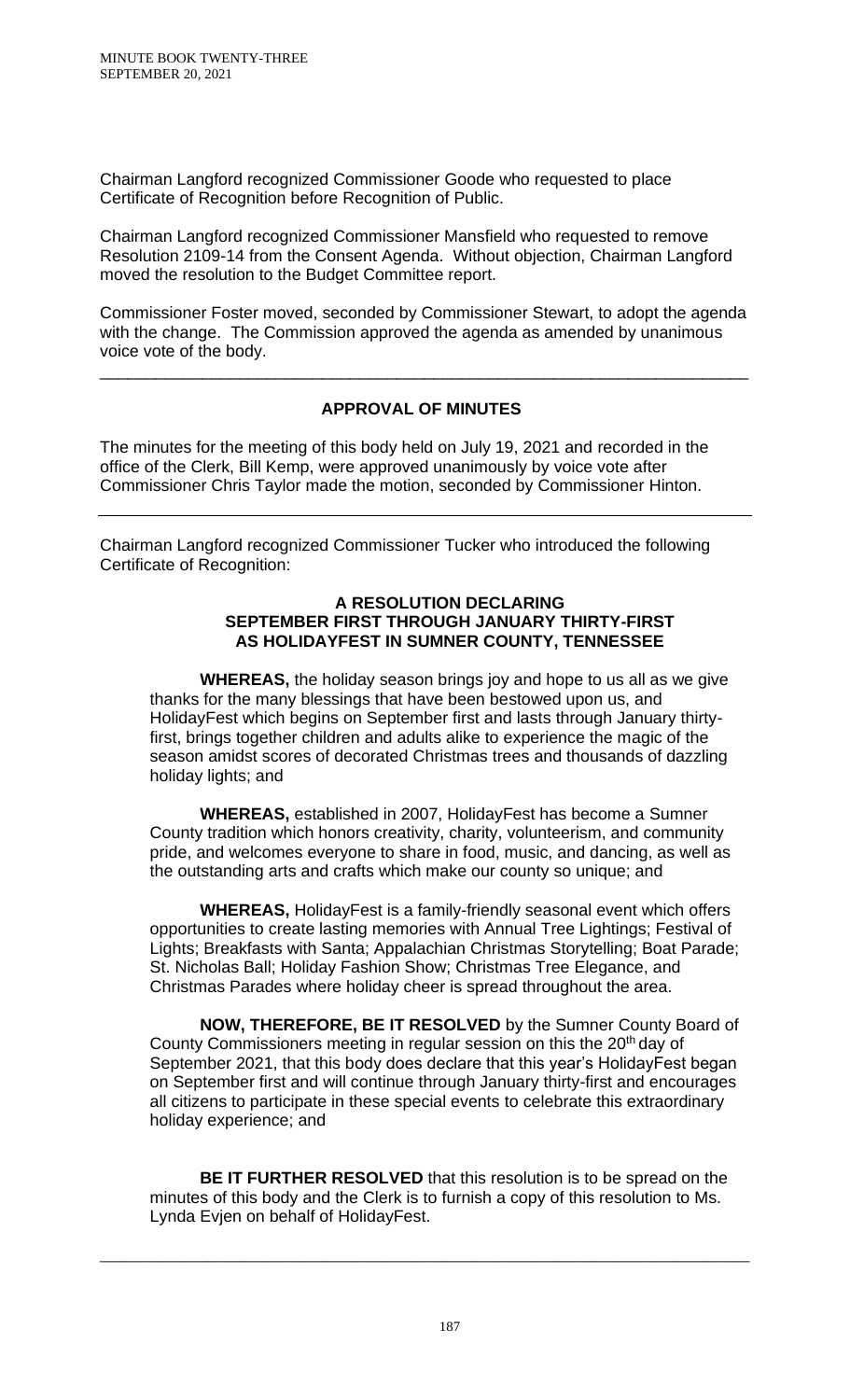MINUTE BOOK TWENTY-THREE SEPTEMBER 20, 2021

Upon motion of Commissioner Tucker, seconded by Commissioner Goode, the Commission voted unanimously by voice vote to approve the resolution declaring September 1 through January 31 as HolidayFest in Sumner County.

## **RECOGNITION OF THE PUBLIC**

\_\_\_\_\_\_\_\_\_\_\_\_\_\_\_\_\_\_\_\_\_\_\_\_\_\_\_\_\_\_\_\_\_\_\_\_\_\_\_\_\_\_\_\_\_\_\_\_\_\_\_\_\_\_\_\_\_\_\_\_\_\_\_\_\_\_\_\_\_\_

Chairman Langford opened the floor to allow the public to speak concerning any matter on the agenda.

The following spoke in favor of Resolution 2109-07:

Van Oldham of 108 The Landings in Hendersonville Megan Breinig of 1025 Fortrose Drive in Gallatin

The following spoke in opposition to Resolution 2109-07:

Coy Chandler of 1125 Forestpointe in Hendersonville Bob Brown of 587 Forest Retreat in Hendersonville Jeff Huey of 201 Bahia Mar Point in Hendersonville Katelyn Boyt of 334 Fannis Circle in Gallatin Anna Giles of 1000 Kendras Run in Gallatin Kay Brooks of 123 Trousdale Drive in Hendersonville Lee Bailey of 507 Page Drive in Goodlettsville Jennifer West of 303 Scarsdale Drive South in Hendersonville

With no one else wishing to speak on regular agenda items, recognition of the public was closed.

### **REPORT OF THE CHAIR**

\_\_\_\_\_\_\_\_\_\_\_\_\_\_\_\_\_\_\_\_\_\_\_\_\_\_\_\_\_\_\_\_\_\_\_\_\_\_\_\_\_\_\_\_\_\_\_\_\_\_\_\_\_\_\_\_\_\_\_\_\_\_\_\_\_\_\_\_\_\_

Chairman Langford reported that Finance Director David Lawing fell ill before the meeting and would not be able to attend.

Chairman Langford thanked the Sumner County Sheriff's Office, on behalf of Phillip Holt, for the compassion shown to the family with the death of his father.

Chairman Langford noted that the Veterans Service Officer's report was provided for information only.

Chairman Langford introduced the following resolutions:

#### **2109-01 A RESOLUTION DOCKETING HIGHWAY/PUBLIC WORKS FUND ANALYSIS FOR THE FISCAL YEAR 2021-2022**

**BE IT RESOLVED** by the Sumner County Board of County Commissioners meeting in regular session on this the 20<sup>th</sup> day of September 2021, that this body does hereby docket in its records the Highway/Public Works Fund Analysis for the fiscal year 2021-2022, as shown on the attachment herewith.

# **2109-02 A RESOLUTION DOCKETING UPDATED PLAN OF**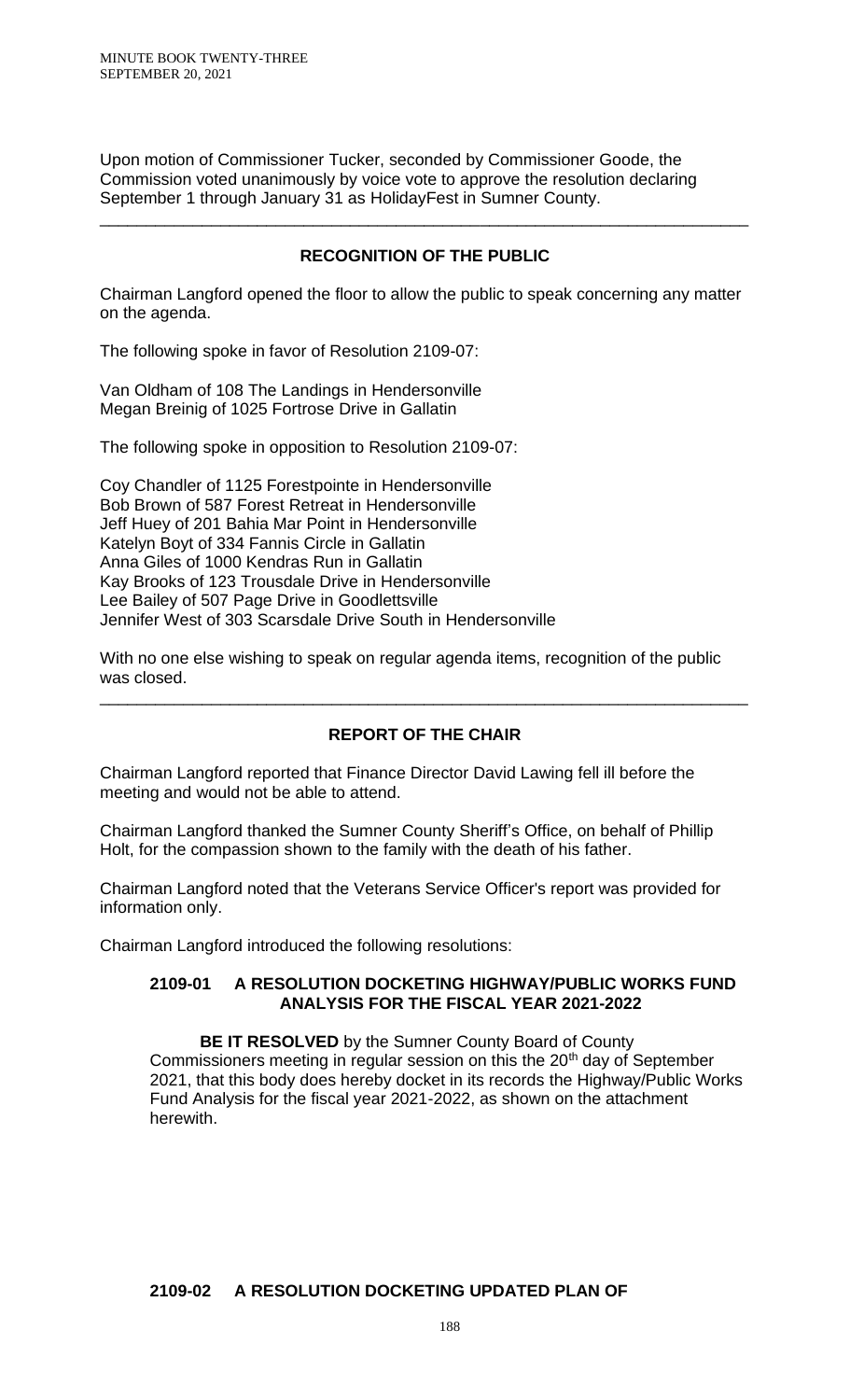### **BOND REFUNDING**

**BE IT RESOLVED** by the Sumner County Board of County Commissioners meeting in regular session on this the 20<sup>th</sup> day of September 2021, that this body does hereby docket in its records the updated plan of bond refunding, as shown on the attachment herewith.

#### **2109-03 A RESOLUTION AMENDING REQUIREMENTS CONTAINED IN THE COUNTY ZONING RESOLUTION AT CHAPTER 14, SECTION 1411 RELATED TO CLUSTER RESIDENTIAL DEVELOPMENT AND SECTION 1414 RELATED TO PUBLIC NOTICE REQUIREMENTS**

**BE IT RESOLVED** by the Sumner County Board of County Commissioners meeting in regular session on this the 20<sup>th</sup> day of September 2021, that this body does hereby amend requirements contained in the County Zoning Resolution at Chapter 14, Section 1411 related to cluster residential development and section 1414 related to public notice requirements, as shown on the attachment herewith; and

**BE IT FURTHER RESOLVED** that this resolution serves as the second reading.

## **2109-04 A RESOLUTION AMENDING VARIOUS CLARIFICATIONS AND CORRECTIONS TO TEXT FOUND AT CHAPTERS 9, 10, 11, 13 AND 15 AND APPENDIX A OF THE COUNTY ZONING RESOLUTION**

**BE IT RESOLVED** by the Sumner County Board of County Commissioners meeting in regular session on this the 20<sup>th</sup> day of September 2021, that this body does hereby amend various clarifications and corrections to text found at Chapters 9, 10, 11, 13, & 15 and Appendix A of the County Zoning Resolution, as shown on the attachment herewith; and

**BE IT FURTHER RESOLVED** that this resolution serves as the second reading.

### **2109-05 A RESOLUTION AMENDING TO REQUIREMENTS CONTAINED AT CHAPTER 4, SECTION 404 OF THE COUNTY ZONING RESOLUTION RELATED TO VARIABLE LOT SIZES IN THE RURAL RESIDENTIAL DISTRICT**

**BE IT RESOLVED** by the Sumner County Board of County Commissioners meeting in regular session on this the 20<sup>th</sup> day of September 2021, that this body does hereby amend to requirements contained at Chapter 4 of the County Zoning Resolution related to variable lot sizes in the rural residential district, as shown on the attachment herewith; and

**BE IT FURTHER RESOLVED** that this resolution serves as the second reading.

#### **2109-06 A RESOLUTION AMENDING AND CLARIFYING REQUIREMENTS CONTAINED AT CHAPTER 8 OF THE COUNTY ZONING RESOLUTION FOR OPEN SPACE SET ASIDES AND HOMEOWNER'S ASSOCIATIONS**

**BE IT RESOLVED** by the Sumner County Board of County Commissioners meeting in regular session on this the 20<sup>th</sup> day of September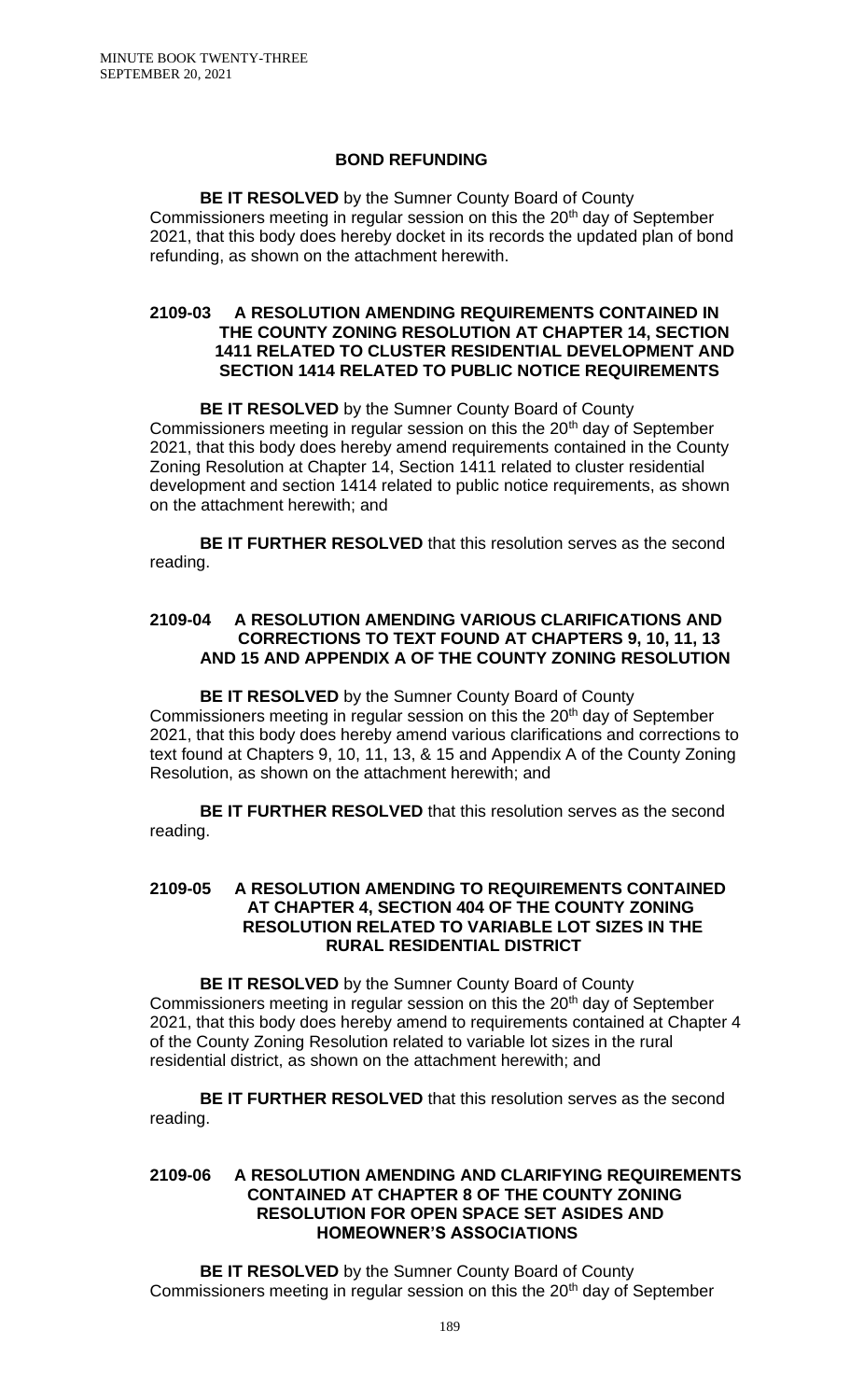2021, that this body does hereby amend and clarify requirements contained at Chapter 8 of the County Zoning Resolution for Open Space Set Asides and Homeowner's Associations, as shown on the attachment herewith; and

**BE IT FURTHER RESOLVED** that this resolution serves as the second reading.

Commissioner Foster moved to group and approve resolutions 2109-01 through 2109- 06, seconded by Commissioner Geminden.

Chairman Langford declared resolutions 2019-01 through 2109-06 approved (22-2-0) by voice vote of the body. Commissioners Mansfield and Moe Taylor voted against.

Commissioner Moe Taylor made a formal request to reconsider the County Zoning Resolution. Law Director Leah Dennen said to take the request before Planning and Zoning Commission.

# **CONSENT AGENDA**

\_\_\_\_\_\_\_\_\_\_\_\_\_\_\_\_\_\_\_\_\_\_\_\_\_\_\_\_\_\_\_\_\_\_\_\_\_\_\_\_\_\_\_\_\_\_\_\_\_\_\_\_\_\_\_\_\_\_\_\_\_\_\_\_\_\_\_\_\_\_

Chairman Langford introduced the following items on the Consent Agenda:

### **2109-09 A RESOLUTION DECLARING VARIOUS ITEMS FROM THE SUMNER COUNTY OFFICE OF THE SHERIFF AS SURPLUS PROPERTY AND AUTHORIZING DISPOSAL OR SALE OF SAME PURSUANT TO EXISTING POLICIES AND PROCEDURES**

**BE IT RESOLVED** by the Sumner County Board of County Commissioners meeting in regular session on this the 20<sup>th</sup> day of September 2021, that this body hereby declares various items from the Sumner County Office of the Sheriff as surplus, as shown on the attachment; and

**BE IT FURTHER RESOLVED** that the disposal or sale of the same is authorized pursuant to existing policies and procedures.

\_\_\_\_\_\_\_\_\_\_\_\_\_\_\_\_\_\_\_\_\_\_\_\_\_\_\_\_\_\_\_\_\_\_\_\_\_\_\_\_\_\_\_\_\_\_\_\_\_\_\_\_\_\_\_\_\_\_\_\_\_\_\_\_\_\_\_\_\_\_

### **2109-10 A RESOLUTION AUTHORIZING A GIFT TO ANDREA R. WORKINGS OF HER SERVICE WEAPON, GLOCK 22-GEN-4, SERIAL NUMBER AFGV220, AND BADGE AS ADDITIONAL COMPENSATION FOR HER SERVICES RENDERED TO SUMNER COUNTY**

**BE IT RESOLVED** by the Sumner County Board of County Commissioners meeting in regular session on this the 20<sup>th</sup> day of September 2021, that this body hereby authorizes the gift to Andrea R. Workings of her service weapon, Glock 22-Gen-4, Serial Number AFGV220, and badge as additional compensation for her services rendered to Sumner County.

\_\_\_\_\_\_\_\_\_\_\_\_\_\_\_\_\_\_\_\_\_\_\_\_\_\_\_\_\_\_\_\_\_\_\_\_\_\_\_\_\_\_\_\_\_\_\_\_\_\_\_\_\_\_\_\_\_\_\_\_\_\_\_\_\_\_\_\_\_\_

### **2109-11 A RESOLUTION AUTHORIZING A GIFT TO MICHAEL B. GUTHRIE OF HIS SERVICE WEAPON, GLOCK 22-GEN-4, SERIAL NUMBER AFGV164, AND BADGE AS ADDITIONAL COMPENSATION FOR HIS SERVICES RENDERED TO SUMNER COUNTY**

**BE IT RESOLVED** by the Sumner County Board of County Commissioners meeting in regular session on this the 20<sup>th</sup> day of September 2021, that this body hereby authorizes the gift to Michael B. Guthrie of his service weapon, Glock 22-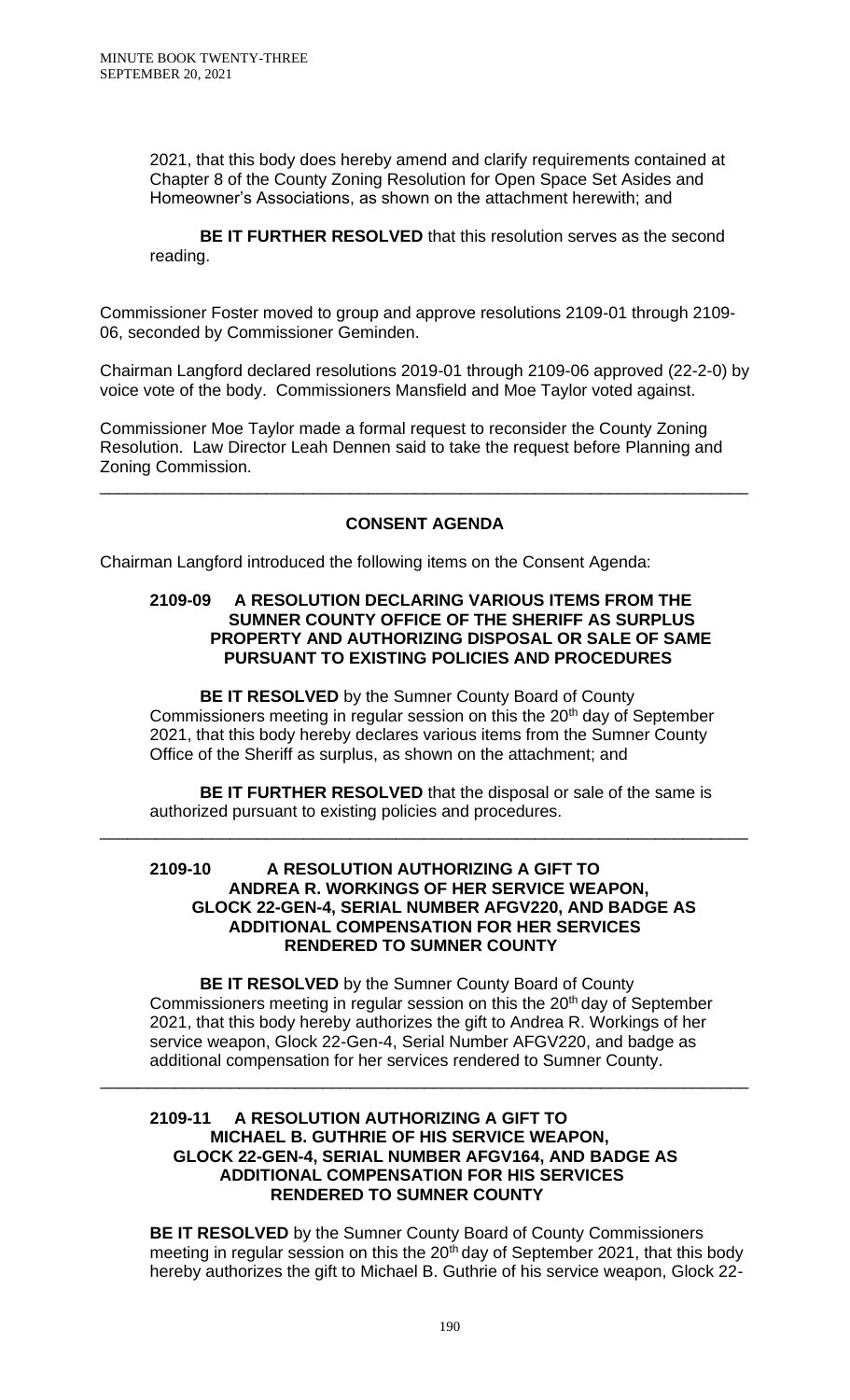Gen-4, Serial Number AFGV164, and badge as additional compensation for his services rendered to Sumner County.

#### **2109-12 A RESOLUTION DECLARING VARIOUS ITEMS FROM THE SUMNER COUNTY OFFICE OF THE COUNTY CLERK AS SURPLUS PROPERTY AND AUTHORIZING DISPOSAL OR SALE OF SAME PURSUANT TO EXISTING POLICIES AND PROCEDURES**

\_\_\_\_\_\_\_\_\_\_\_\_\_\_\_\_\_\_\_\_\_\_\_\_\_\_\_\_\_\_\_\_\_\_\_\_\_\_\_\_\_\_\_\_\_\_\_\_\_\_\_\_\_\_\_\_\_\_\_\_\_\_\_\_\_\_\_\_\_\_

**BE IT RESOLVED** by the Sumner County Board of County Commissioners meeting in regular session on this the 20<sup>th</sup> day of September 2021, that this body hereby declares various items from the Sumner County Office of the County Clerk as surplus, as shown on the attachment; and

**BE IT FURTHER RESOLVED** that the disposal or sale of the same is authorized pursuant to existing policies and procedures.

\_\_\_\_\_\_\_\_\_\_\_\_\_\_\_\_\_\_\_\_\_\_\_\_\_\_\_\_\_\_\_\_\_\_\_\_\_\_\_\_\_\_\_\_\_\_\_\_\_\_\_\_\_\_\_\_\_\_\_\_\_\_\_\_\_\_\_\_\_\_

#### **2109-13 A RESOLUTION ACCEPTING AMENDMENT TO THE PERSONNEL POLICIES FOR SUMNER COUNTY EMERGENCY MEDICAL SERVICES AT SECTION SCEMS 04.00.00 EFFECTIVE SEPTEMBER 10th, 2021**

**BE IT RESOLVED** by the Sumner County Board of County Commissioners meeting in regular session on this the 20<sup>th</sup> day of September 2021, that this body does hereby accept the following amendment to Section 0400.00 of the Sumner County Emergency Services Policy Manual; and

**BE IT FURTHER RESOLVED** that this policy shall take effect September 10<sup>th</sup>, 2021, as shown on the attachment herewith.

### **2109-15 A RESOLUTION APPROPRIATING \$1,059.25 FOR DISCONNECTED LINE REFUND FOR COMMUNICATION SERVICES AND CONTRIBUTION FOR UNIFORMS FOR THE SUMNER COUNTY SHERIFF'S OFFICE**

\_\_\_\_\_\_\_\_\_\_\_\_\_\_\_\_\_\_\_\_\_\_\_\_\_\_\_\_\_\_\_\_\_\_\_\_\_\_\_\_\_\_\_\_\_\_\_\_\_\_\_\_\_\_\_\_\_\_\_\_\_\_\_\_\_\_\_\_\_\_

**BE IT RESOLVED** by the Sumner County Board of County Commissioners meeting in regular session on this the 20<sup>th</sup> day of September 2021, that this body hereby appropriates \$1,059.25 for disconnected line refund for communication services and contribution for uniforms for the Sumner County Sheriff's Office, as shown on the attachment herewith.

### **2109-16 A RESOLUTION APPROVING THE FISCAL YEAR 2021-2022 SUMNER COUNTY BOARD OF EDUCATION GENERAL PURPOSE SCHOOL FUND BUDGET AMENDMENTS**

\_\_\_\_\_\_\_\_\_\_\_\_\_\_\_\_\_\_\_\_\_\_\_\_\_\_\_\_\_\_\_\_\_\_\_\_\_\_\_\_\_\_\_\_\_\_\_\_\_\_\_\_\_\_\_\_\_\_\_\_\_\_\_\_\_\_\_\_\_\_

**BE IT RESOLVED** by the Sumner County Board of County Commissioners meeting in regular session on this the 20<sup>th</sup> day of September 2021, that this body does hereby approve the 2021-2022 Sumner County Board of Education General Purpose School Fund budget amendments, as shown on the attachment herewith.

\_\_\_\_\_\_\_\_\_\_\_\_\_\_\_\_\_\_\_\_\_\_\_\_\_\_\_\_\_\_\_\_\_\_\_\_\_\_\_\_\_\_\_\_\_\_\_\_\_\_\_\_\_\_\_\_\_\_\_\_\_\_\_\_\_\_\_\_\_\_

#### **2109-17 A RESOLUTION DOCKETING SUMNER COUNTY BOARD OF EDUCATION SCHOOL FUND BUDGET AMENDMENTS FOR THE FISCAL YEAR 2021-2022**

**BE IT RESOLVED** by the Sumner County Board of County Commissioners meeting in regular session on this the 20<sup>th</sup> day of September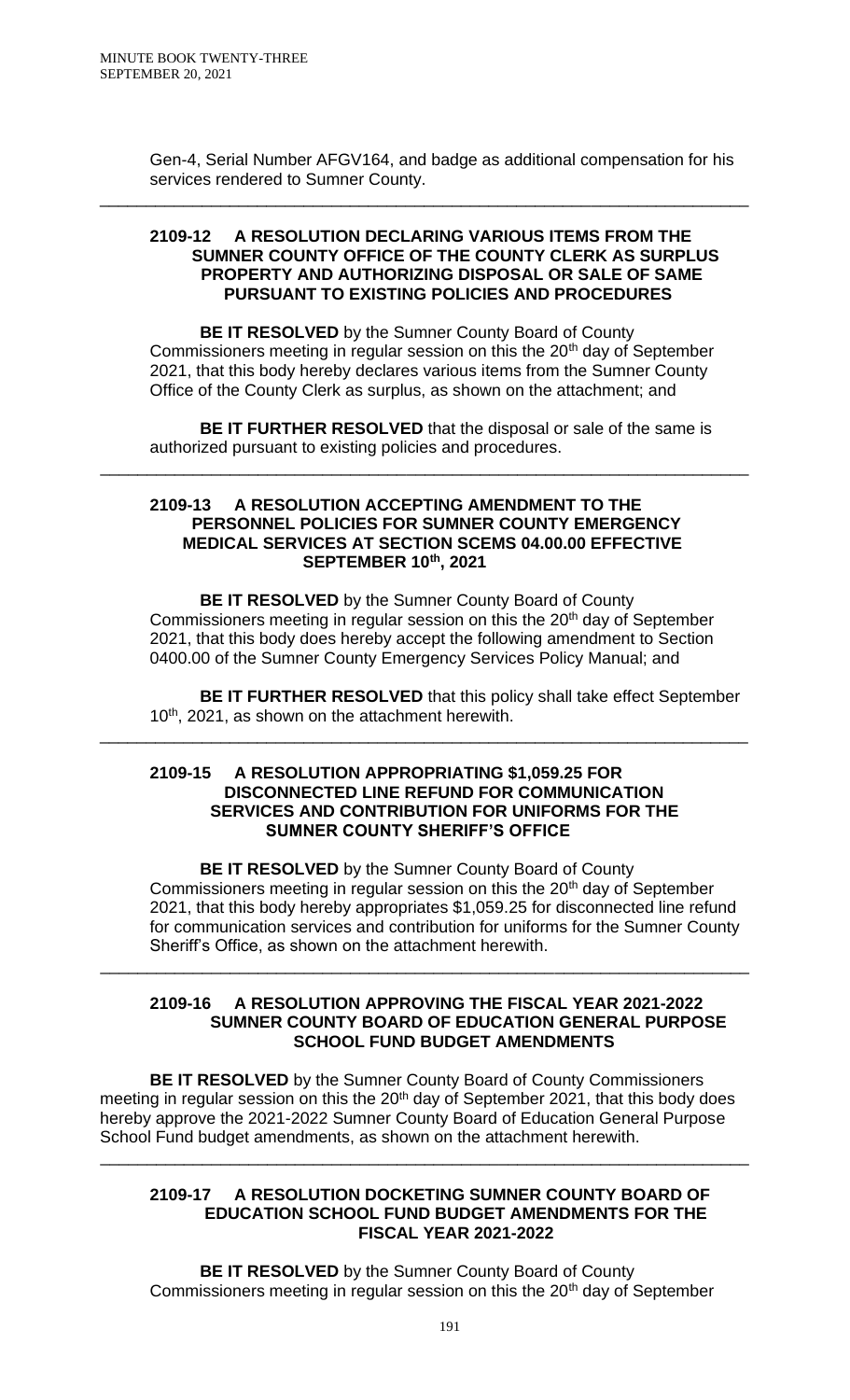2021, that this body does hereby docket in its records the Sumner County Board of Education School Fund Budget Amendments for the fiscal year 2021-2022, as shown on the attachment herewith.

### **2109-18 A RESOLUTION APPROVING THE CARRYOVER OF FISCAL YEAR 2021 OPEN PURCHASE ORDERS TO FISCAL YEAR 2022**

\_\_\_\_\_\_\_\_\_\_\_\_\_\_\_\_\_\_\_\_\_\_\_\_\_\_\_\_\_\_\_\_\_\_\_\_\_\_\_\_\_\_\_\_\_\_\_\_\_\_\_\_\_\_\_\_\_\_\_\_\_\_\_\_\_\_\_\_\_\_

**BE IT RESOLVED** by the County Board of Commissioners of Sumner County, Tennessee, meeting in regular session on this the  $20<sup>th</sup>$  day of September 2021, that this body hereby approves the carryover of fiscal year 2021 open purchase orders to fiscal year 2022, as shown on the attachment herewith.

## **2109-19 A RESOLUTION TO CARRYOVER FISCAL YEAR 2021 FUNDING TO FISCAL YEAR 2022 FOR VARIOUS FUNDS**

\_\_\_\_\_\_\_\_\_\_\_\_\_\_\_\_\_\_\_\_\_\_\_\_\_\_\_\_\_\_\_\_\_\_\_\_\_\_\_\_\_\_\_\_\_\_\_\_\_\_\_\_\_\_\_\_\_\_\_\_\_\_\_\_\_\_\_\_\_\_

\_\_\_\_\_\_\_\_\_\_\_\_\_\_\_\_\_\_\_\_\_\_\_\_\_\_\_\_\_\_\_\_\_\_\_\_\_\_\_\_\_\_\_\_\_\_\_\_\_\_\_\_\_\_\_\_\_\_\_\_\_\_\_\_\_\_\_\_\_\_

**BE IT RESOLVED** by the County Board of Commissioners of Sumner County, Tennessee, meeting in regular session on this the 20<sup>th</sup> day of September 2021, that this body hereby adjusts to carryover fiscal year 2021 funding to fiscal year 2022 for various funds, as shown on the attachment herewith.

### **2109-20 A RESOLUTION APPROPRIATING FUNDS FROM THE GENERAL FUND UNASSIGNED FUND BALANCE TO HIRE A FULL-TIME REPLACEMENT THIRTY DAYS IN ADVANCE OF RETIRING EMPLOYEE FOR THE ELECTION COMMISSION**

**BE IT RESOLVED** by the Sumner County Board of County Commissioners meeting in regular session on this the 20<sup>th</sup> day of September 2021, that this body does hereby appropriate funds from the general fund unassigned fund balance to hire a full-time replacement thirty days in advance of retiring employee for the Election Commission, as shown on the attachment herewith.

### **2109-21 A RESOLUTION TRANSFERRING PART-TIME PERSONNEL FUNDS AND APPROPRIATING FUNDS FROM THE GENERAL FUND UNASSIGNED FUND BALANCE TO HIRE A FULL TIME LAW CLERK FOR THE SUMNER COUNTY LAW OFFICE**

\_\_\_\_\_\_\_\_\_\_\_\_\_\_\_\_\_\_\_\_\_\_\_\_\_\_\_\_\_\_\_\_\_\_\_\_\_\_\_\_\_\_\_\_\_\_\_\_\_\_\_\_\_\_\_\_\_\_\_\_\_\_\_\_\_\_\_\_\_\_

**BE IT RESOLVED** that the Sumner County Board of County Commissioners meeting in regular session on this the 20<sup>th</sup> day of September 2021, that this body hereby transfers part-time personnel funds and appropriating funds from the general fund unassigned fund balance to hire a full time law clerk for the Sumner County Law Office, as shown on the attachment herewith.

#### **Tax Refunds**

\_\_\_\_\_\_\_\_\_\_\_\_\_\_\_\_\_\_\_\_\_\_\_\_\_\_\_\_\_\_\_\_\_\_\_\_\_\_\_\_\_\_\_\_\_\_\_\_\_\_\_\_\_\_\_\_\_\_\_\_\_\_\_\_\_\_\_\_\_\_

| <b>Bluegrass Yacht &amp; Country Club</b> | \$3.00   |
|-------------------------------------------|----------|
| <b>KSA Hearing Conservation LLC.</b>      | \$123.00 |
| Leon and Nancy McMurtry                   | \$838.00 |
| Office Depot Inc.                         | \$2.00   |
| <b>Samick Music Corporation</b>           | \$206.00 |
|                                           |          |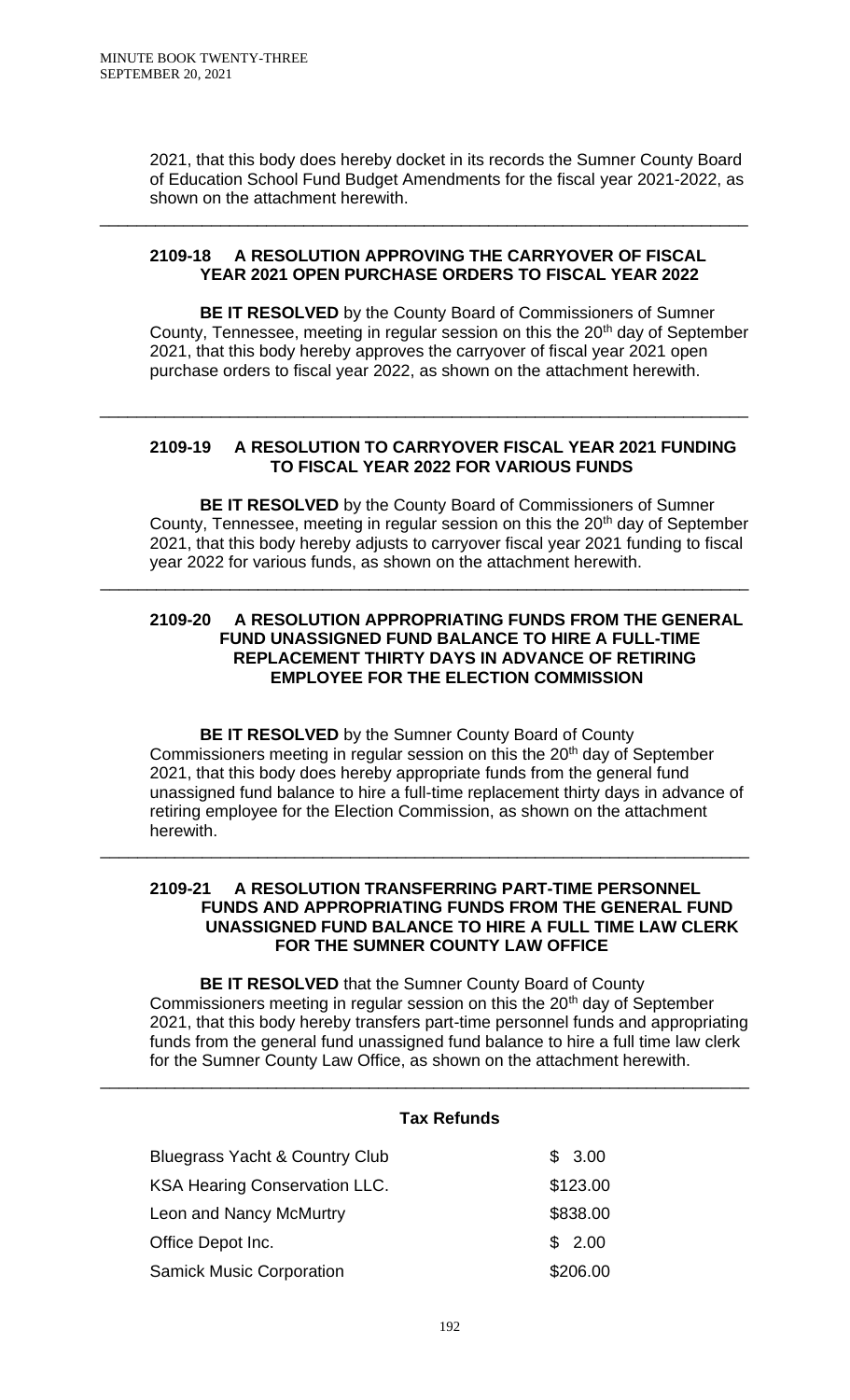| The Bridge at Highland                   | \$63.00 |
|------------------------------------------|---------|
| 21 <sup>st</sup> Century Living Services | \$7.00  |

Chairman Langford declared the items on the Consent Agenda, as amended, approved (21-2-1) by voice vote of the body upon motion by Commissioner Sullivan, seconded by Commissioner Ring. Commissioners Mansfield and Moe Taylor voted against and Commissioner Guthrie abstained from the vote.

\_\_\_\_\_\_\_\_\_\_\_\_\_\_\_\_\_\_\_\_\_\_\_\_\_\_\_\_\_\_\_\_\_\_\_\_\_\_\_\_\_\_\_\_\_\_\_\_\_\_\_\_\_\_\_\_\_\_\_\_\_\_\_\_\_\_\_\_\_\_

\_\_\_\_\_\_\_\_\_\_\_\_\_\_\_\_\_\_\_\_\_\_\_\_\_\_\_\_\_\_\_\_\_\_\_\_\_\_\_\_\_\_\_\_\_\_\_\_\_\_\_\_\_\_\_\_\_\_\_\_\_\_\_\_\_\_\_\_\_\_

Chairman Langford directed Clerk Kemp to read the following public notice into record:

The Sumner County Board of County Commissioners will hold a public hearing on September 20, 2021 at 7:00 P.M. (Local Time) in the Bethel Brown Commission Chambers of the Sumner County Administration Building, located at 355 North Belvedere Drive, Gallatin, Tennessee.

The subject of this public hearing will be for the Sumner County Board of County Commissioners to consider and possible vote on Sumner County Regional Planning Commission Resolutions 2021-01, 2021-02, 2021-03 and 2021-04.

Sumner County Regional Planning Commission Resolution 2021-01: A resolution related to various clarifications and corrections to text found at Chapters 9, 10, 11, 13 & 15 & Appendix A of the County Zoning Resolution.

Sumner County Regional Planning Commission Resolution 2021-02: A resolution related to amendments to requirements contained in the County Zoning Resolution at Chapter 14, Section 1411 related to Cluster Residential Developments and Section 1414 related to Public Notice Requirements.

Sumner County Regional Planning Commission Resolution 2021-03: A resolution related to amendments to requirements contained at Chapter 4, Section 404 of the County Zoning Resolution related to variable lot sizes in the Rural Residential District.

Sumner County Regional Planning Commission Resolution 2021-04: A resolution amending and clarifying requirements contained at Chapter 8 of the County Zoning Resolution for Open Space Set Asides and Homeowner's Associations.

The Sumner County Regional Planning Commission forwarded a positive recommendation related to this item to the Board of County Commissioners on July 27, 2021.

A copy of the proposed revisions is available for review at the Sumner County Development Services Department during regular business hours and is available on the Development Services Department's website.

A copy of this notice is on file at the Sumner County Development Services Department in the Sumner County Administration Building located at 355 North Belvedere Drive, Gallatin, Tennessee. Anyone having any interest of desiring to ask questions concerning this request is invited to attend this meeting or call 615- 451-6097.

Chairman Langford declared the public hearing open for anyone wishing to speak. With no one wishing to speak, Chairman Langford declared the public hearing closed.

\_\_\_\_\_\_\_\_\_\_\_\_\_\_\_\_\_\_\_\_\_\_\_\_\_\_\_\_\_\_\_\_\_\_\_\_\_\_\_\_\_\_\_\_\_\_\_\_\_\_\_\_\_\_\_\_\_\_\_\_\_\_\_\_\_\_\_\_\_

\_\_\_\_\_\_\_\_\_\_\_\_\_\_\_\_\_\_\_\_\_\_\_\_\_\_\_\_\_\_\_\_\_\_\_\_\_\_\_\_\_\_\_\_\_\_\_\_\_\_\_\_\_\_\_\_\_\_\_\_\_\_\_\_\_\_\_\_\_\_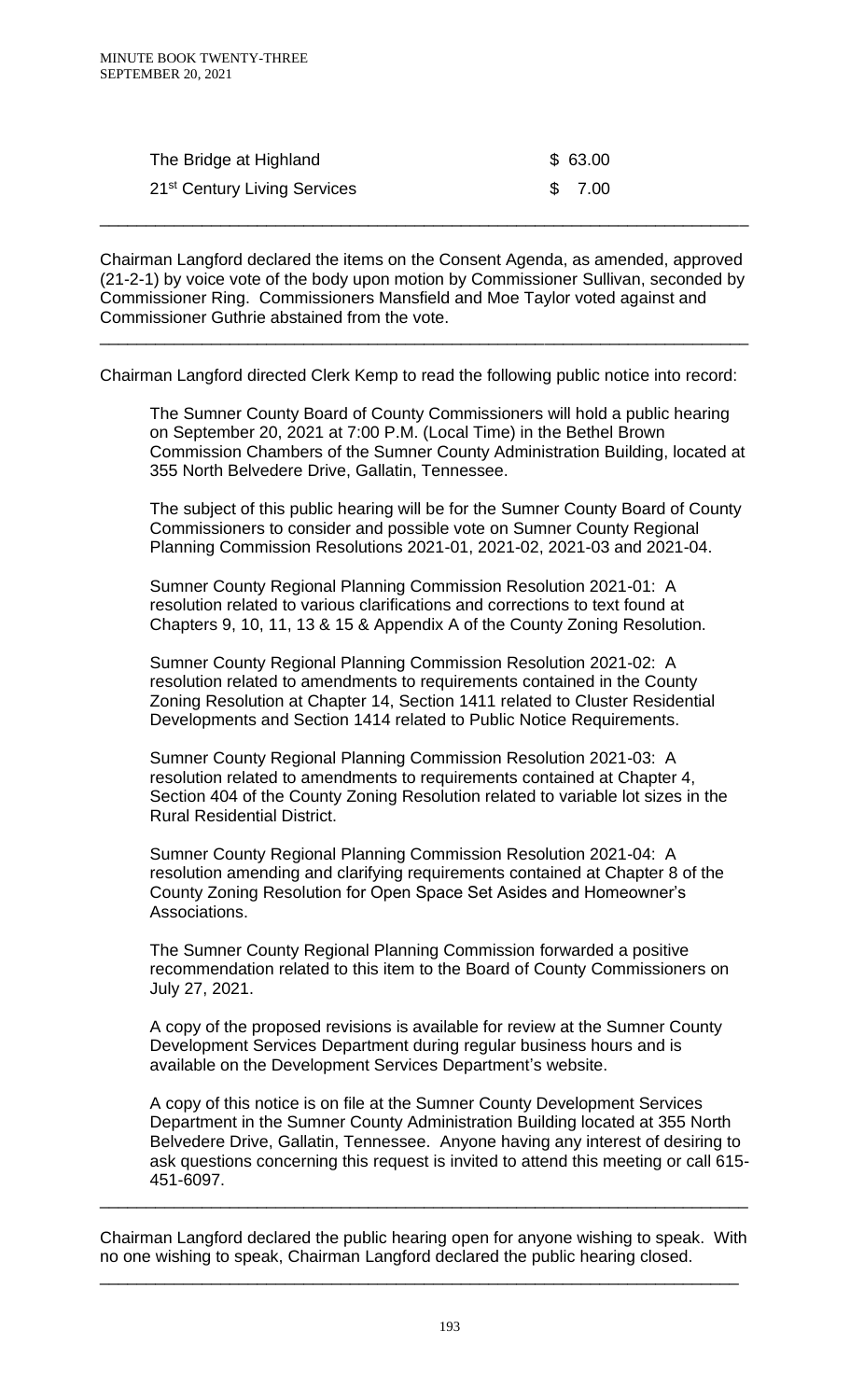# **REPORT FROM COUNTY OFFICIALS**

County Officials filed the following reports: County Investments, County General Fund, County Debt Service Fund, County Highway Fund, County Capital Outlay Fund, School General Purpose Fund, School Federal Projects Fund, School Food Service Fund, Employee Health Insurance Trust Fund, Employee Dental Insurance Trust Fund, Casualty Insurance Trust Fund, County Trustee Funds, Special Reports: County Dental Insurance Claim Payments, County Health Insurance Claim Payments, County Property Tax Collections, County EMS Billing/Collections/Balances, County Sales Tax Collections, County Wheel Tax Collections, County Tax Rates/Property Values and County School Loan Program Rates. Approval of the filing of these records does not certify to the accuracy of the documents.

Chairman Langford introduced the following resolution:

#### **2009-NOT A RESOLUTION TO APPROVE AND ACCEPT APPLICATIONS FOR NOTARIES PUBLIC POSITIONS AND PERSONAL SURETY GUARANTORS**

 **WHEREAS,** according to the law of the State of Tennessee, an individual must apply for the office of notary public in the county of residence, or of their principal place of business; and

 **WHEREAS**, state statute requires personal sureties making bonds for Notaries publics to be approved by the Sumner County Commission; and

**WHEREAS,** said applicant must be approved by the County Commission assembled; and

**WHEREAS,** Bill Kemp, Sumner County Clerk, has certified according to the records of his office that the persons named on the attached listing labeled "SUMNER COUNTY NOTARY PUBLIC APPLICATIONS and SURETY GUARANTORS" have duly applied for the positions so sought; and

## **BE IT FURTHER RESOLVED THAT THIS TAKE EFFECT FROM AND AFTER PASSAGE.**

# **NOTARIES PUBLIC TO BE ELECTED**

 **–––––––––––––––––––––––––––––––––––––––––––––––––––––––––**

ANGIE D ABBOTT LAURA HUNTER<br>TE'TIRA ADAMS LES BILLIE J JENKINS LINDA M ANDERSON JENNIFER JONES RANDALL BARLOW HANNA LADD CATHERINE A BASILE CYNTHIA C LOCKE JOEY BISHOP DEVON LOWE NEHEMIAH BLACKMAN MELISSA G LOZANO SHARON L BORAWSKI MICHELLE R LUTHER KEE BRYANT-MCCORMICK R A MASACEK BROOKE BUTLER MARY MAYNARD DANIELLE CALDWELL BRYAN R MILLER VIRGINIA L CARDWELL LORESSA MORGAN BRAD CARVER TAMMY MORRIS REBECCA CHANIN JESSICA MOSS SHARON CRAIG **JENNIFER OESER** 

BILLIE J JENKINS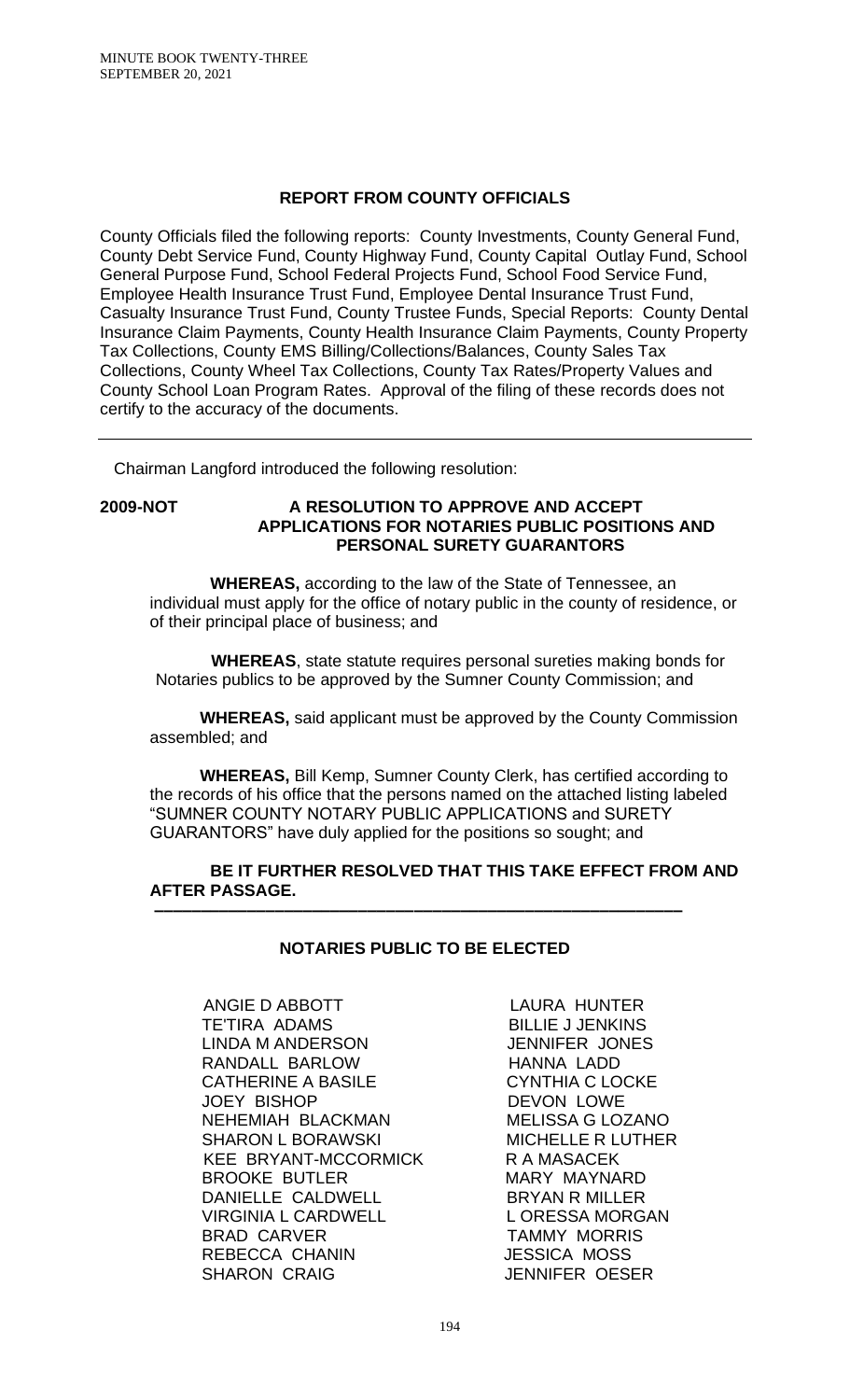AMBER ZOE DANIELS<br>
HEATHER OWEN PATSY C DAVIDSON AMY BETH PASEUR DEBRA DAVIS BROOKE PERRY SHERRIE DOWELL RODICA POPA F KEACH DRIVER JANETTE R PORTER RACHEL L DUDLEY ANNA L RUIZ KATHLEEN H DUER CHRIS C SCOTT JENNIFER DUKE DEBRA SEABORN JOHN R DUNLAP JR ELISHA SHOULDERS HEATHER FARRELL SATCHEL SHUMAN LAURA Y GOODALL PATRICE A SNEAD CHRISTMAS CANDY GRAHAM TOYA STOUDEMIRE RON GREGORY ERIN A STUBBS LAUREN E GRIFFIN-ROACH JENNIFER TEMPLETON SUSAN GROVES DONNA A THACKER EMILY HALL **MARVIN THOMAS** HANNAH HEBERT KATHERINE L TURNER LYNDA J HENSLEY JAMIE WILLIAMS DARREN LHOLT CLAIRE WOODRUFF ERIN HOUDESHELL TODD L YATES SANDRA HELEN HUME

 PERSONAL SURETY RICHARD TOMPKINS LAWRENCE RAY WHITLEY

Upon motion of Commissioner Sullivan, seconded by Commissioner Driver, voting was recorded in the following manner:

\_\_\_\_\_\_\_\_\_\_\_\_\_\_\_\_\_\_\_\_\_\_\_\_\_\_\_\_\_\_\_\_\_\_\_\_\_\_\_\_\_\_\_\_\_\_\_\_\_\_\_\_\_\_\_\_\_\_\_\_\_\_\_\_\_\_\_\_\_\_

| 2109-NOT                                                                 |                                       | 9/20 8:00:24 PM     |
|--------------------------------------------------------------------------|---------------------------------------|---------------------|
| $YES -$<br>24                                                            | NO I<br>0<br>$\overline{\phantom{m}}$ | $ABS -$             |
| Individual Votes (Y-Yes; N-No; A-Abstain; NV-Not Voting; NP-Not Present) |                                       |                     |
| A Driver                                                                 | <b>B</b> Geminden                     | – Y                 |
| $- Y$                                                                    | – Y                                   | B Ring              |
| $- Y$                                                                    | – Y                                   | $- Y$               |
| B Stewart                                                                | C Krueger                             | C Taylor            |
| Chr. Langford- Y                                                         | $- Y$<br>D Dewitt                     | D Sullivan<br>$- Y$ |
| G Rhodes                                                                 | J Becker                              | $- Y$               |
| $- Y$                                                                    | $- Y$                                 | J Foster            |
| J Mansfield                                                              | J Nipper                              | L Hinton            |
| – Y                                                                      | $- Y$                                 | $- Y$               |
| L Schell                                                                 | L Tinsley                             | M Guthrie           |
| $- Y$                                                                    | $- Y$                                 | – Y                 |
| M Hyde                                                                   | M Taylor                              | $- Y$               |
| – Y                                                                      | – Y                                   | P Goode             |
| S Graves                                                                 | S Tucker                              | T Wright            |
| – Y                                                                      | $- Y$                                 | $- Y$               |

Chairman Langford declared the election of Notaries Public by the body. \_\_\_\_\_\_\_\_\_\_\_\_\_\_\_\_\_\_\_\_\_\_\_\_\_\_\_\_\_\_\_\_\_\_\_\_\_\_\_\_\_\_\_\_\_\_\_\_\_\_\_\_\_\_\_\_\_\_\_\_\_\_\_\_\_\_\_\_\_

# **COMMITTEE ON COMMITTEES**

Commissioner Goode announced that he was re-elected to serve as Chairman and Commissioner Tucker was elected as Vice-Chairman to serve Committee on Committees.

Commissioner Goode announced the following appointments to the Health, Educational & Housing Facilities Board and moved for approval, seconded by Commissioner Schell.

- Shawn Fennell, 6-year term, reappointment
- Jean Montgomery, 6-year term, reappointment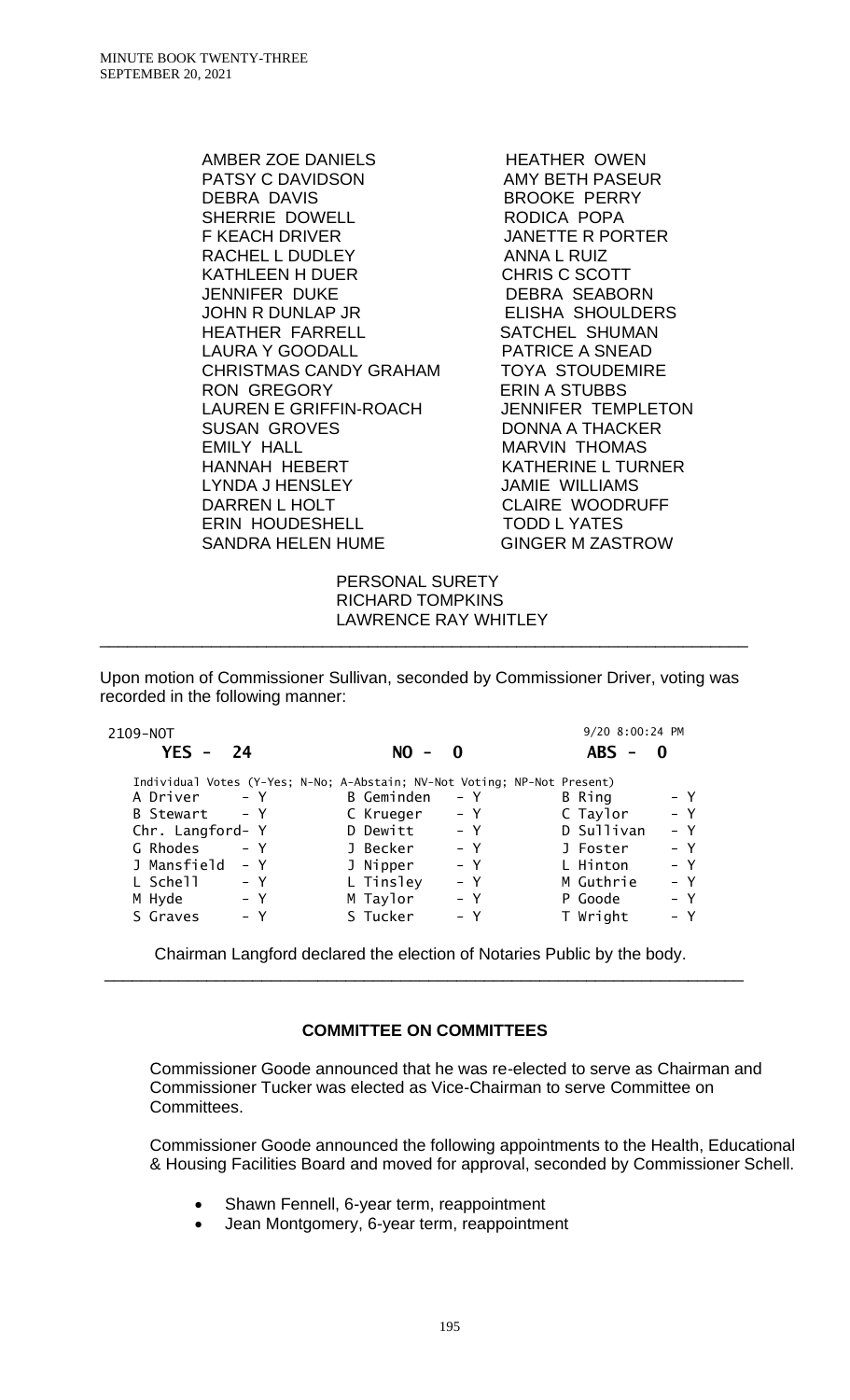Chairman Langford declared the reappointments of Shawn Fennell and Jean Montgomery approved (21-3-0) by voice vote of the body. Commissioners Hyde, Mansfield and Moe Taylor voted against.

# **EDUCATION COMMITTEE**

**\_\_\_\_\_\_\_\_\_\_\_\_\_\_\_\_\_\_\_\_\_\_\_\_\_\_\_\_\_\_\_\_\_\_\_\_\_\_\_\_\_\_\_\_\_\_\_\_\_\_\_\_\_\_\_\_\_\_\_\_\_\_\_\_\_\_\_\_\_\_**

There was no report from the Education Committee.

# **HIGHWAY COMMISSION**

**\_\_\_\_\_\_\_\_\_\_\_\_\_\_\_\_\_\_\_\_\_\_\_\_\_\_\_\_\_\_\_\_\_\_\_\_\_\_\_\_\_\_\_\_\_\_\_\_\_\_\_\_\_\_\_\_\_\_\_\_\_\_\_\_\_\_\_\_\_\_**

There was no report from the Highway Commission.

# **GENERAL OPERATIONS COMMITTEE**

**\_\_\_\_\_\_\_\_\_\_\_\_\_\_\_\_\_\_\_\_\_\_\_\_\_\_\_\_\_\_\_\_\_\_\_\_\_\_\_\_\_\_\_\_\_\_\_\_\_\_\_\_\_\_\_\_\_\_\_\_\_\_\_\_\_\_\_\_\_\_**

There was no report from the General Operations Committee.

# **EMERGENCY SERVICES COMMITTEE**

**\_\_\_\_\_\_\_\_\_\_\_\_\_\_\_\_\_\_\_\_\_\_\_\_\_\_\_\_\_\_\_\_\_\_\_\_\_\_\_\_\_\_\_\_\_\_\_\_\_\_\_\_\_\_\_\_\_\_\_\_\_\_\_\_\_\_\_\_\_\_**

There was no report from the Emergency Services Committee.

# **FINANCIAL MANAGEMENT COMMITTEE**

**\_\_\_\_\_\_\_\_\_\_\_\_\_\_\_\_\_\_\_\_\_\_\_\_\_\_\_\_\_\_\_\_\_\_\_\_\_\_\_\_\_\_\_\_\_\_\_\_\_\_\_\_\_\_\_\_\_\_\_\_\_\_\_\_\_\_\_\_\_\_**

There was no report from the Financial Management Committee.

# **RECESS**

Without objection, Chairman Langford called for a five- minute recess at 8:02 p.m. to work on technical difficulties. The meeting reconvened at 8:19 p.m.

**\_\_\_\_\_\_\_\_\_\_\_\_\_\_\_\_\_\_\_\_\_\_\_\_\_\_\_\_\_\_\_\_\_\_\_\_\_\_\_\_\_\_\_\_\_\_\_\_\_\_\_\_\_\_\_\_\_\_\_\_\_\_\_\_\_\_\_\_\_\_**

# **LEGISLATIVE COMMITTEE**

Commissioner Ring introduced the following resolution and moved for approval; Commissioner DeWitt seconded the motion.

### **2109-07 RESOLUTION TRANSFERRING COMER BARN TO THE SUMNER COUNTY SCHOOL SYSTEM TO CREATE AN AG/STEM LEARNING CENTER, CONTINGENT ON APPROVAL FROM SUMNER COUNTY SCHOOL BOARD AND TRANSFER OF ADDITIONAL PROPERTY FROM ROGERS GROUP**

**WHEREAS**, preserving the stone Comer Barn and surrounding property is an opportunity to preserve our county's rich history; and

**WHEREAS**, an Ag/STEM Learning Center will provide an opportunity to connect our county's agricultural history to the future of agriculture technology; and

**WHEREAS the** Sumner County School System leads Tennessee in both STEM-accredited schools and the number of Tennessee Pathways (linking high school Career & Technical Education [CTE] programs with postsecondary education and employers) and has certified Agriculture CTE programs in seven of our high schools; and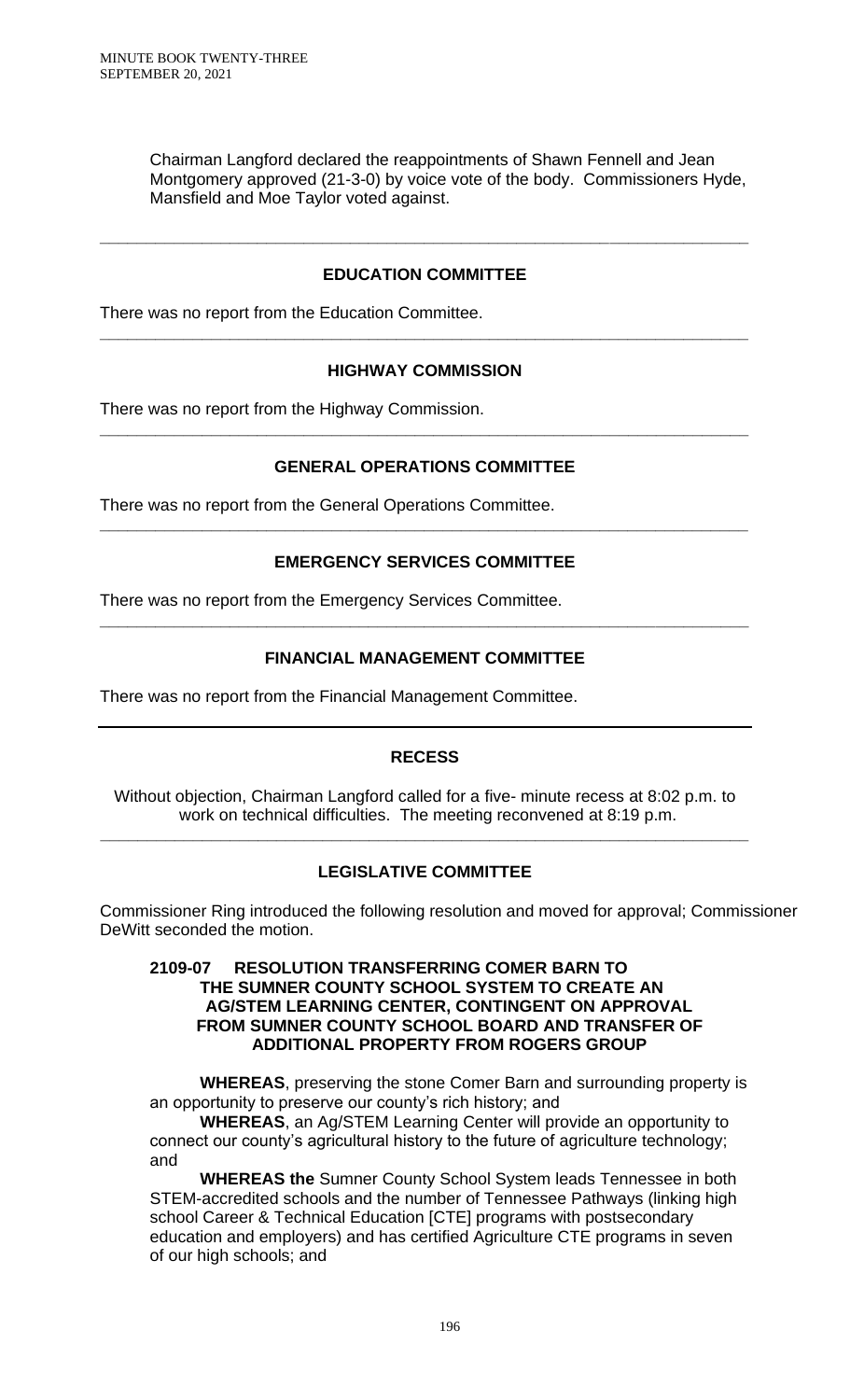**WHEREAS the** largest K-12 Agriculture program in the state is found at Hendersonville High School with five teachers; and

**WHEREAS**, the Sumner County School System has the existing infrastructure and personnel to maintain both the structure and surrounding property in a cost-effective manner; and

**WHEREAS**, Sumner County students will benefit from an Ag/STEM Learning Center and the opportunities it may provide for elementary field trips, middle school camps, high school projects, collaborative learning, field research, exploration of crop science, soil science, agriculture technology, gardening, horticulture, irrigation, stormwater management, reforestation and related topics; and

**WHEREAS**, Rogers Group is prepared to donate +/- 42 acres of valuable, Nashville Pike frontage to enable sufficient access to the property including a large parking lot behind the barn and space for additional agricultural and learning amenities; and

**WHEREAS**, the Ag/STEM Learning Center and surrounding property will be available for community functions following the same protocols in place for existing school property; and

**WHEREAS**, the proposed Ag/STEM use will support stronger partnerships with FFA, 4H and UT Ag Extension for competition and exhibition space.

**THEREFORE, BE IT RESOLVED** by the Sumner County Board of County Commissioners meeting in regular session on this the 20th day of September, 2021, that this body does hereby move to transfer ownership of the stone Comer Barn and surrounding easement to the Sumner County School System upon approval from the Sumner County School Board and transfer of aforementioned +/- 42 acres from the Rogers Group (exact acreage to be determined by a final survey); and

**BE IT FURTHER RESOLVED,** to support this project, Sumner County will transfer all funding previously allocated and remaining for this project including \$250,000 from the State of Tennessee, \$250,000 allocated from the Hospital Fund \$3,295 received from private donors, less \$8,759 spent on consulting and repairs (\$494,536 total) to a designated fund with the Sumner County school System; and

**BE IT FURTHER RESOLVED** that of the previously described +/- 42 acres to be donated by Rogers Group, Sumner County will retain a +/- 3.0 to 4.0 acre parcel which includes the Comer mansion where Sumner County Tourism currently operates; and

**BE IT FURTHER RESOLVED** that the remaining  $+/-$  38 to 39 acres shall be transferred to the Sumner County School System; and

**BE IT FURTHER RESOLVED** that the Sumner County School System, upon the acceptance of the donation of the remaining +/- 38 to 39 acres, shall undertake the creation of an Ag/STEM Learning Center and with it seek opportunities to provide field trips, camps, projects, collaborative learning, field research, exploration of topics such as crop science, soil science, agriculture technology, gardening, horticulture, irrigation, stormwater management, reforestation and related topics; and

**BE IT FURTHER RESOLVED** that the Sumner County School System shall welcome opportunities for this property to be used for community functions; and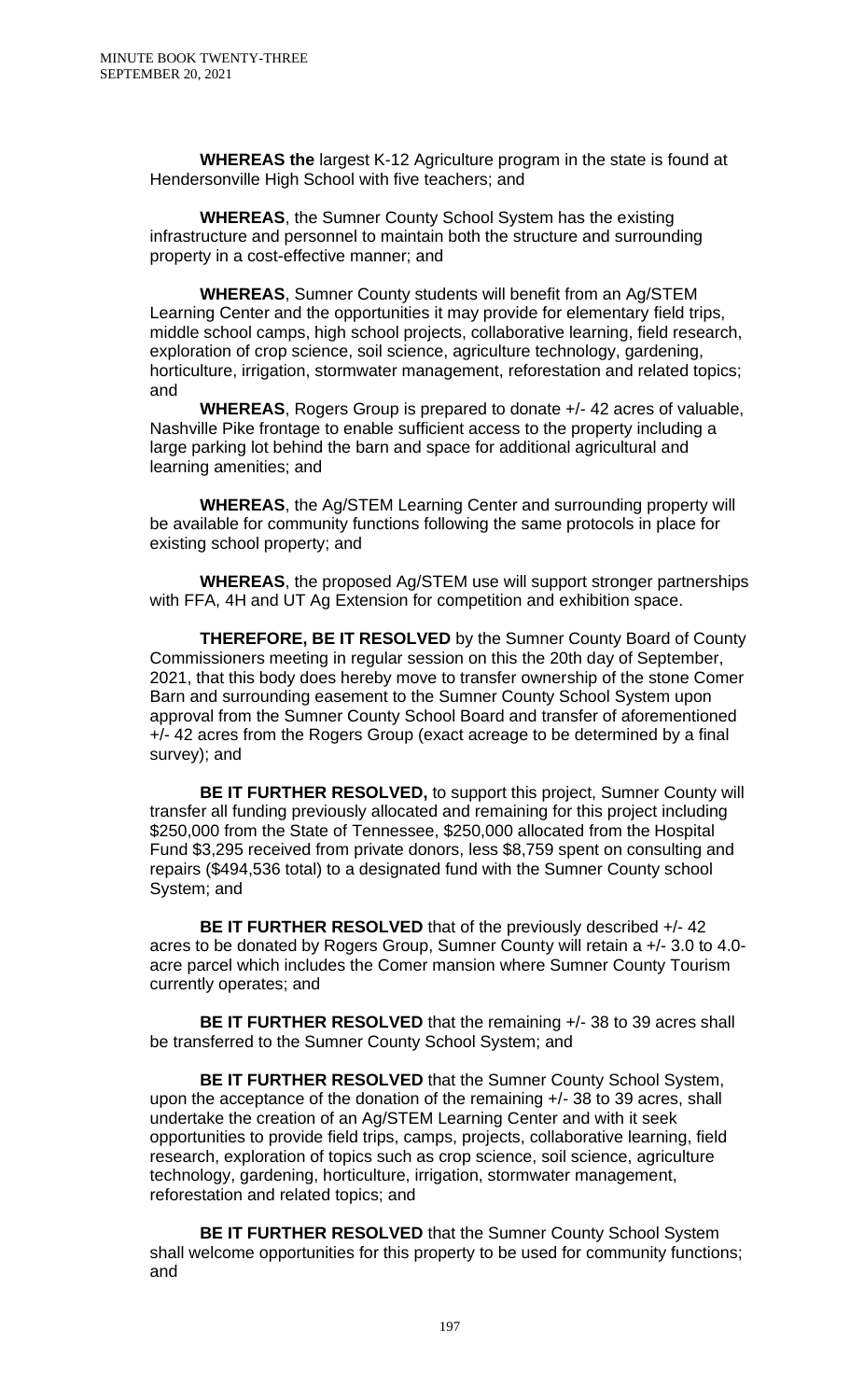**BE IT FURTHER RESOLVED** that Sumner County shall continue to grant to the Tourism Board, Hotel/Motel taxes and allow any excess from operation expenses to be used for Comer House maintenance and care.

Chairman Langford recognized Commissioner DeWitt to speak to the resolution as Chairman of the Historic Commission. Commissioner DeWitt stated the resolution is to transfer ownership of Comer Barn and +/- 42 acres plus any funds to the Board of Education. She also said there is lots of support for the project because it is investing in a future learning center for students and preserves green space. The School Board will decide how this project will be paid for, if they approve the transfer.

After discussion, Commissioner Mansfield moved to amend, seconded by Moe Taylor to return the Comer barn and property to Rogers Group, return the grant money back to the state and return the matching county funds back to the hospital fund.

Commissioner Mansfield called for a point of personal privilege to request a recess until the video feed is working. It was determined that the live feed was working.

After discussion on the amendment the electronic vote was recorded in the following manner:

| Return Property  |       |            |       | 9/20 8:44:06 PM                                                          |       |
|------------------|-------|------------|-------|--------------------------------------------------------------------------|-------|
| $YES - 8$        |       | $NO -$     | -16   | $ABS -$                                                                  | - 0   |
|                  |       |            |       | Individual Votes (Y-Yes; N-No; A-Abstain; NV-Not Voting; NP-Not Present) |       |
| A Driver         | $- N$ | B Geminden | $- N$ | B Ring                                                                   | $- N$ |
| B Stewart        | $- N$ | C Krueger  | $- N$ | C Taylor                                                                 | $- N$ |
| Chr. Langford- N |       | D Dewitt   | $- N$ | D Sullivan                                                               | $- N$ |
| G Rhodes         | $- N$ | J Becker   | $- Y$ | J Foster                                                                 | $- N$ |
| J Mansfield      | – Y   | J Nipper   | $- N$ | L Hinton                                                                 | $- N$ |
| L Schell         | $- N$ | L Tinsley  | $- N$ | M Guthrie                                                                | $- Y$ |
| M Hyde           | – Y   | M Taylor   | – Y   | P Goode                                                                  | $- N$ |
| S Graves         | - Y   | S Tucker   | – Y   | T Wright                                                                 | – Y   |

Chairman Langford declared the amendment failed to carry.

Commissioner Moe Taylor recited the FFA creed and said he supports Ag education but does not support this resolution because it is an attempt to payback promises made for campaign contributions. Chairman Langford ruled Commissioner Moe Taylor out of order for casting dispersions at other members of the body, Sumner County employees or institutions.

Commissioner Moe Taylor went on to state that the Planning Commission is forcing the sale of property by approving developments in the area. Commissioner Geminden called for a point of order to ask what the Planning Commission has to do with this resolution. Chairman Langford ruled Commissioner Moe Taylor out of order for discussion not related to resolution.

Commissioner Moe Taylor called a point of order for Commissioner Geminden to address the Chairman with questions or comments. Chairman Langford reminded Commissioner Geminden to address the Chairman.

During discussion, Commissioner Ring said if accepted by the Board of Education a new deed would be prepared for the +/- 42 acres and the Board of Education would determine where the funding would come from and will not misappropriate federal funds. Commissioner Graves called for a point of order and stated Commissioner Ring can't speak to what will be on the deed because it has not been prepared yet. Chairman Langford ruled Commissioner Graves out of order and overruled the point of order.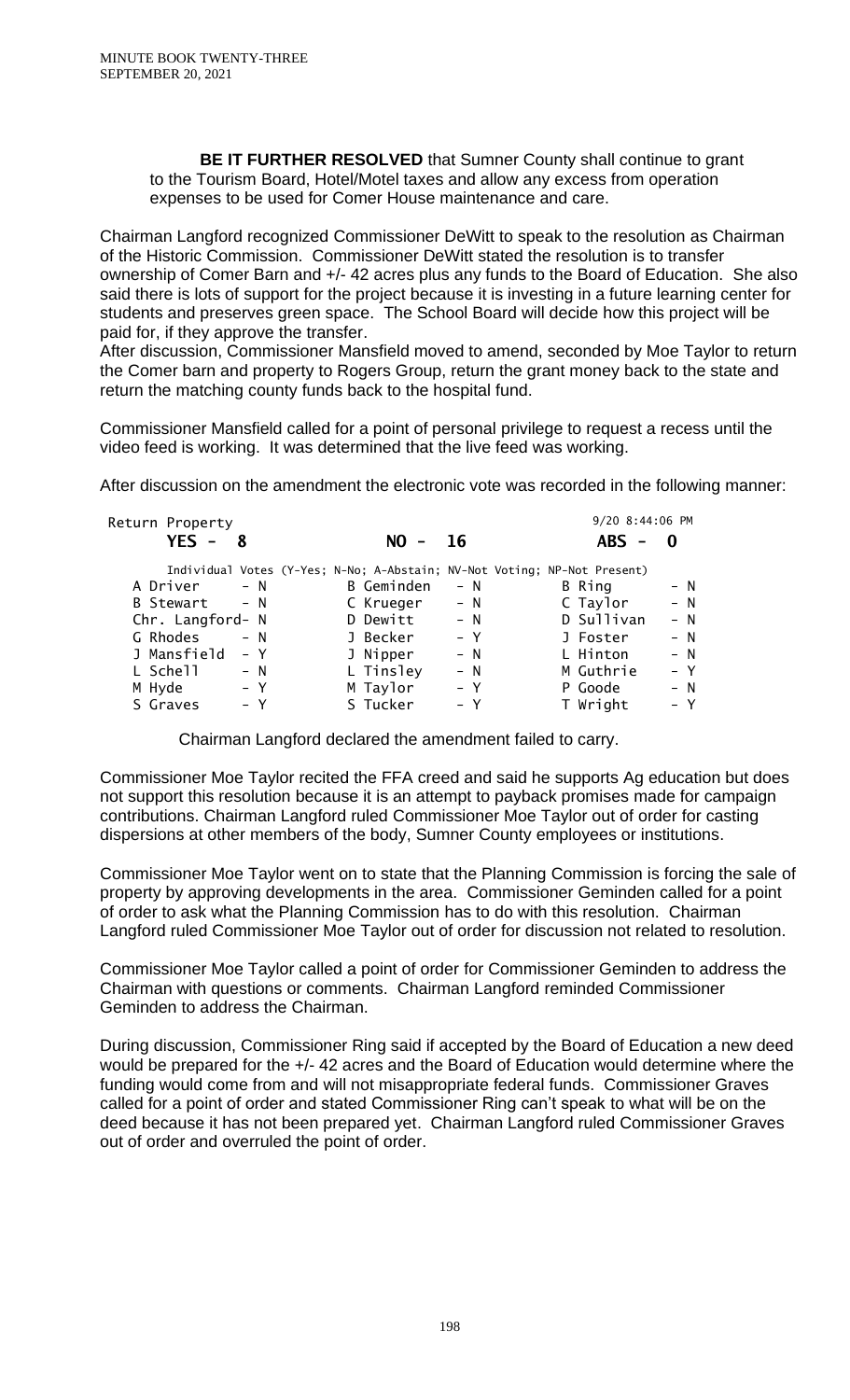After further discussion, Commissioner Geminden called for the question, seconded by Commissioner Chris Taylor.

The electronic vote for the call for question was recorded in the following manner:

| Call for Question    |                                                                          |           | 9/20 9:10:53 PM |          |
|----------------------|--------------------------------------------------------------------------|-----------|-----------------|----------|
| $YES -$<br>- 14      | NO I                                                                     | <b>10</b> | $ABS -$         | $\bf{0}$ |
|                      | Individual Votes (Y-Yes; N-No; A-Abstain; NV-Not Voting; NP-Not Present) |           |                 |          |
| $- N$<br>A Driver    | B Geminden                                                               | $- Y$     | B Ring          | – Y      |
| $- Y$<br>B Stewart   | C Krueger                                                                | $- N$     | C Taylor        | $- Y$    |
| Chr. Langford- Y     | D Dewitt                                                                 | $- N$     | D Sullivan      | $- Y$    |
| G Rhodes<br>$- Y$    | J Becker                                                                 | $- N$     | J Foster        | – Y      |
| J Mansfield<br>$- N$ | J Nipper                                                                 | $- Y$     | L Hinton        | – Y      |
| L Schell<br>– Y      | L Tinsley                                                                | $- Y$     | M Guthrie       | $- N$    |
| M Hyde<br>$- N$      | M Taylor                                                                 | $- N$     | P Goode         | $- Y$    |
| S Graves<br>$- N$    | S Tucker                                                                 | – Y       | T Wright        | $- N$    |

 Chairman Langford declared the call for question failed to carry by the necessary two-thirds vote.

After continued discussion, the electronic vote on Resolution 2109-07 was recorded in the following manner:

| 2109-07          |       |                                                                          |       | 9/20 9:35:02 PM |          |
|------------------|-------|--------------------------------------------------------------------------|-------|-----------------|----------|
| $YES -$          | 16    | NO L<br>$\overline{\phantom{a}}$                                         | -8    | <b>ABS</b>      | $\bf{0}$ |
|                  |       | Individual Votes (Y-Yes; N-No; A-Abstain; NV-Not Voting; NP-Not Present) |       |                 |          |
| A Driver         | $- Y$ | B Geminden                                                               | – Y   | B Ring          | – Y      |
| B Stewart        | $- N$ | C Krueger                                                                | – Y   | C Taylor        | $- Y$    |
| Chr. Langford- Y |       | D Dewitt                                                                 | $- Y$ | D Sullivan      | $- Y$    |
| G Rhodes         | $- Y$ | J Becker                                                                 | $- N$ | J Foster        | – Y      |
| J Mansfield      | $- N$ | J Nipper                                                                 | $- Y$ | L Hinton        | – Y      |
| L Schell         | $- Y$ | L Tinsley                                                                | $- Y$ | M Guthrie       | – N      |
| M Hyde           | $- N$ | M Taylor                                                                 | $- N$ | P Goode         | – Y      |
| S Graves         | – N   | S Tucker                                                                 | – Y   | T Wright        | – N      |

Chairman Langford declared resolution 2109-07 approved by the body.

Commissioner Ring introduced the following resolution and moved for approval; Commissioner Tinsley seconded the motion.

### **2109-08 A RESOLUTION AMENDING THE STANDING RULES AND PROCEDURES OF THIS BODY REGARDING THE PROVISION OF CERTIFICATES OF RECOGNITION AND OTHER HONORS OR ACKNOWLEDGEMENTS**

**BE IT RESOLVED** by the Sumner County Board of County Commissioners meeting in regular session on this the 20th day of September 2021, that this body hereby amends their Standing Rules and Procedures by adding the following new rule:

#### **Certificates of Recognition and Other Honors or Acknowledgements**

From time to time, this body may wish to recognize certain people, groups or events. Recognition is provided as follows:

**Paper Certificate of Recognition** - Recognizing a group event with a simple proclamation for public notification where a short certificate is needed.

**Small Medallion & Short Certificate** - For important events, annual or periodic successes, the small medallions will be provided to each participant as well as a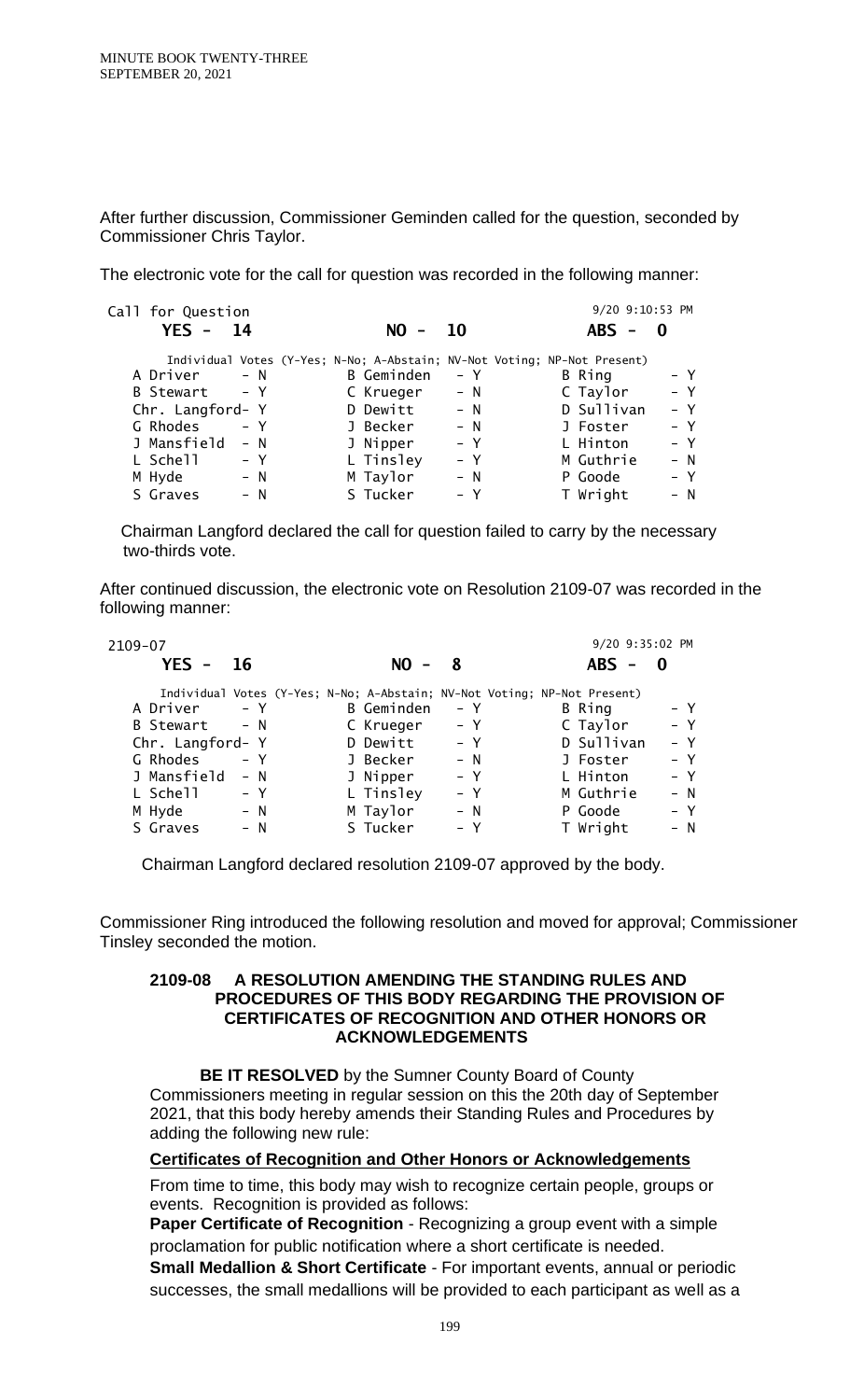certificate noting the honor and the recognition for the individual or one certificate for the group.

**Large Medallion & Short Certificate** - For extraordinary occurrences or unique and extremely rare accomplishments, the large medallion will be presented along with a certificate noting the honor and the recognition for the individual or one certificate for the group.

**Large Medallion & Long Certificate -** For the rarest of honors, a medallion as well as a detailed accomplishment resolution can be requested**. If a detailed resolution is sought, the commissioner requesting such must obtain the information needed for the certificate.**

**BE IT FURTHER RESOLVED** that until the rules are updated, this Rule shall be placed at the end of the Standing Rules and Procedures; and

**BE IT FURTHER RESOLVED** that the attached information sheet shall be placed on the Information Technology System for ease of use by commissioners.

Chairman Langford declared resolution 2109-08 approved (22-2-0) by voice vote of the body. Commissioners Mansfield and Moe Taylor voted against.

# **BUDGET COMMITTEE**

**\_\_\_\_\_\_\_\_\_\_\_\_\_\_\_\_\_\_\_\_\_\_\_\_\_\_\_\_\_\_\_\_\_\_\_\_\_\_\_\_\_\_\_\_\_\_\_\_\_\_\_\_\_\_\_\_\_\_\_\_\_\_\_\_\_\_\_\_\_**

Commissioner Chris Taylor introduced the following resolution and moved for approval; Commissioner Ring seconded the motion.

### **2109-14 A RESOLUTION AUTHORIZING A TRANSFER OF \$60,667.00 BETWEEN MAJOR CATEGORIES FOR VARIOUS ITEMS FOR THE SUMNER COUNTY HIGHWAY DEPARTMENT**

**BE IT RESOLVED** by the Sumner County Board of County Commissioners meeting in regular session on this the 20<sup>th</sup> day of September 2021, that this body does hereby authorize a transfer of \$60,667.00 between major categories for various items for the Sumner County Highway Department, as shown on the attachment herewith; and

**BE IT FURTHER RESOLVED** that this resolution waives the second reading.

Chairman Langford recognized Commissioner Mansfield who moved, seconded by Commissioner Moe Taylor, for \$38,000.00 to come from capital funds for the roller and air compressor purchase instead of transfer within Highway budget.

After discussion, Commissioner Moe Taylor moved to refer the resolution back to Budget Committee, seconded by Commissioner Mansfield. Law Director Leah Dennen clarified that an amendment cannot be referred. Commissioner Mansfield withdrew his motion for amendment in favor of referring to Budget Committee for clarification.

The electronic vote was recorded in the following manner:

| Refer 2109-14 |           | 9/20 9:54:12 PM |  |
|---------------|-----------|-----------------|--|
| $YES - 6$     | $NO - 18$ | $ABS - 0$       |  |